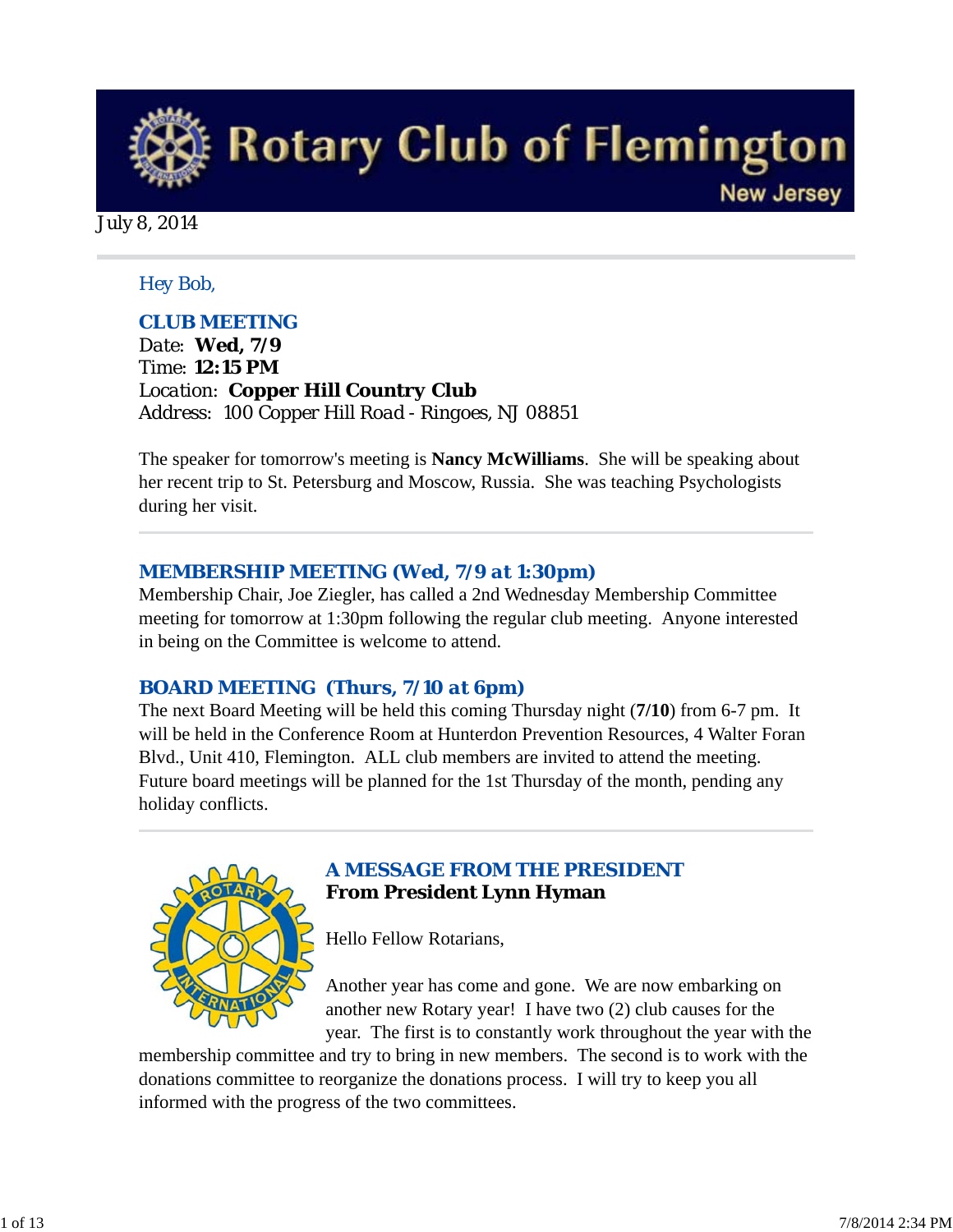Karen Widico will be our Sergeant-at-Arms for the 2014-2015 Rotary year. Karen & I are hoping to make each and every meeting a fun meeting. It is my hope that more club members decide to joint us at Wednesday meetings when word gets out about how much fun we are having.

The board will be meeting once again on the first Thursday of the month. All members are welcome to attend any board meeting. I will also try to keep you all informed about what is going with the board.

Let's make this Rotary year a fun and exciting year!!!

Lynn Hyman - President Rotary Club of Flemington



# *EDITH STESS* **Obituary and Condolences**

----------------------------------------

It is with great sympathy that I share the news that Marty Stess' mom has passed away. The following is the obituary information that D.J. shared to pass along. Marty Stess was a long time member of Flemington Rotary.

**Edith Stess**, 82, of Red Bank, N.J., died Saturday, July 5, at Riverview Medical Center, Red Bank, surrounded by family and friends.

Services will be on **Tuesday at 1:30 p.m.** at Congregation B'nai Israel, 171 Ridge Rd., Rumson, N.J. Shiva will be observed at the Stess residence in Red Bank. Bloomfield-Cooper Jewish Chapels, Ocean Township, N.J., is in charge of arrangements.

Edith was born in Red Bank, and lived locally her entire life. She was a graduate of Red Bank High School, and was a member of Congregation B'nai Israel in Rumson. Edith enjoyed traveling, reading, and was an avid bridge player. Mostly, she enjoyed her family and friends. Edith was a devoted wife, mother and grandmother.

Surviving are her husband of 63 years, Robert; three sons and their wives, Martin and Susan of Flemington, N.J., Larry and Suzanne of Freehold, N.J., and Ken of Rye, N.H. Also, Edith is survived by six grandchildren, David, Andrea, Cassandra, Danielle, Steven, and Jessica.

Contributions in Edith's name can be made to St. Jude Children's Research Hospital.

For more information, **CLICK HERE** for the article from the Star Ledger.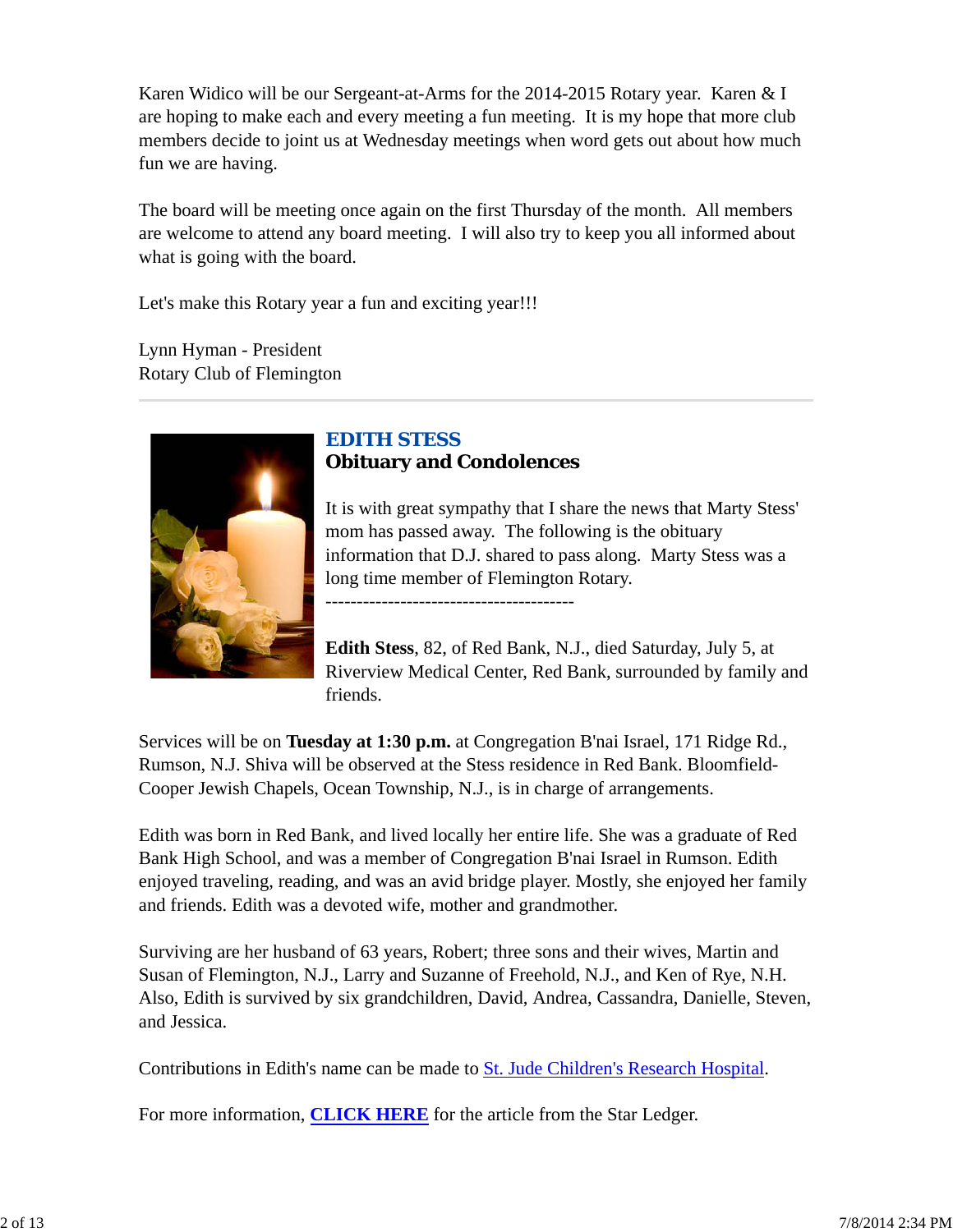# *Two (2) POTENTIAL NEW MEMBERS*

The Board and Membership Committee have approved two (2) potential candidates for membership in Flemington Rotary. Incoming President Lynn will announce this information at the **Wed, July 2nd** lunch meeting. Members have until the end of business on **Wed, July 9th** to submit a written objection to the board. If no objections are received, the proposed members will be eligible for membership and will have their Orientation meeting scheduled. The following are the proposed members:

## *Proposed New Member - JOHN ERSKINE*

The Membership Committee and Board have approved **John Erskine** for potential membership in the Rotary Club of Flemington. John has been proposed by Harrie Copeland and has attended a few of our club meetings. He would have the proposed classification of "**Youth Development**". John is the Senior District Executive for the Boy Scouts of America, Bucks County Council located in Doylestown, PA. John is an Eagle Scout and has also earned his Wood Badge. He resides here in NJ.

#### *Proposed New Member - CHRIS STEFFNER*

The Membership Committee and Board have approved **Christina Steffner** for potential membership in the Rotary Club of Flemington. Chris, as she prefers to be called, has been proposed by Jim Davidson and has attended a few of our club meetings. She would have the proposed classification of "**Education**". She is the Superintendent of Hunterdon Central Regional High School here in Flemington. She resides in Bridgewater, NJ. Her hobbies include skiing and reading.



# *2014 DOG WALK FOLLOW-UP REPORT*

President Lynn provided the following follow-up report for the 2014 Rotary Bark in the Park Dog Walk event.

The event generated a total net profit of **\$7718**. We had **83** families / walkers participate and had **99** dogs registered.

The event proceeds were distributed as follows:

- **\$2,100** was given to **Animal Alliance**.
- **\$5,618** was retained by Flemington Rotary for our use and distribution.



## *Emergency Access Road Warning* From Copper Hill Country Club

Thanks to Bob Newland for passing along the following message from Copper Hill: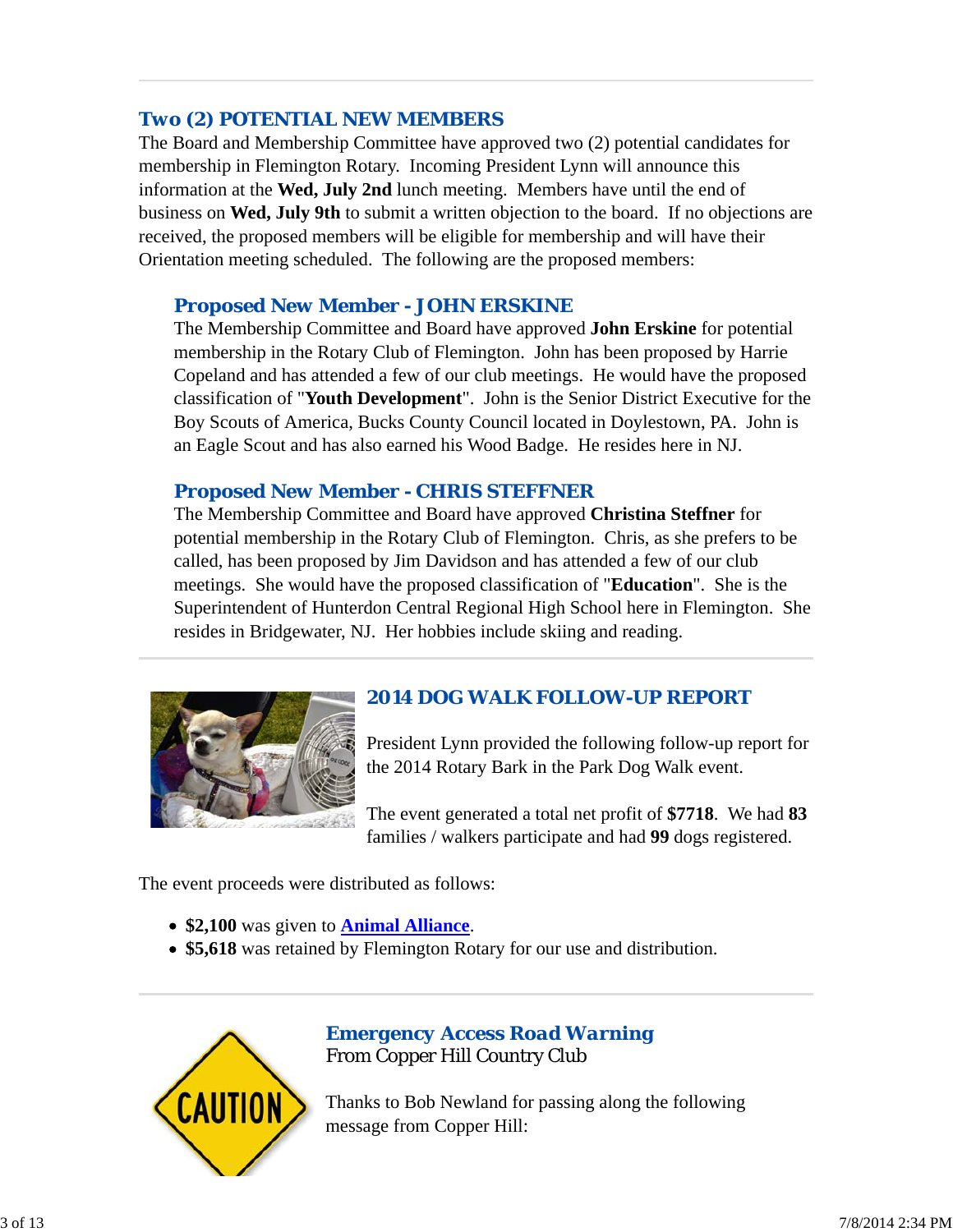

The police have alerted us that the emergency access road (accessible from the back parking lot) is being used on a regular

basis. Please note that the access road is to be driven on only in emergencies when the bridge on Copper Hill Road is flooded. Please be advised that the area is now being watched and tickets will be issued to those who use the road illegally.

Thank you for your attention to this matter.

Sincerely, Copper Hill Country Club Board of Trustees



*Changing of the Guard Dinner - Follow-up* Wednesday, 6/25/2014 (6-10pm) Copper Hill Country Club

The 2014 Changing of the Guard Dinner was a great evening, held on Wednesday June 25th at the Copper Hill Country Club. President Ira (now Past-President Ira) thanked everyone for their help and service over the last Rotary year. Ira then gave

a very nice summary of the past years events, fundraisers, programs and highlights.

Past District Governor Megan Jones-Holt attended the meeting and officiated the installation of President Lynn Hyman as our new Club President.

After thanking Past President Ira for his hard work, Lynn announced that our Sergeant-At-Arms for the next year will be Karen Widico.

# *The following is a summary of the 2013-2014 Award Recipients:*



## *2013-14 Paul Harris Fellows R. WAYNE RANDOLPH and WENDY RANDOLPH*

The Paul Harris Fellow (PHF) award is an annual award given to the member or person that has provided a significant "Service Above Self" contribution to the 5 Avenues of Service over their entire history of being in the club. The recipient is selected by the PHF Committee, which consists of

all prior members of the award. Congratulations, Wayne & Wendy!!!

The Paul Harris Fellow Award, as presented by Flemington Rotary, is not to be confused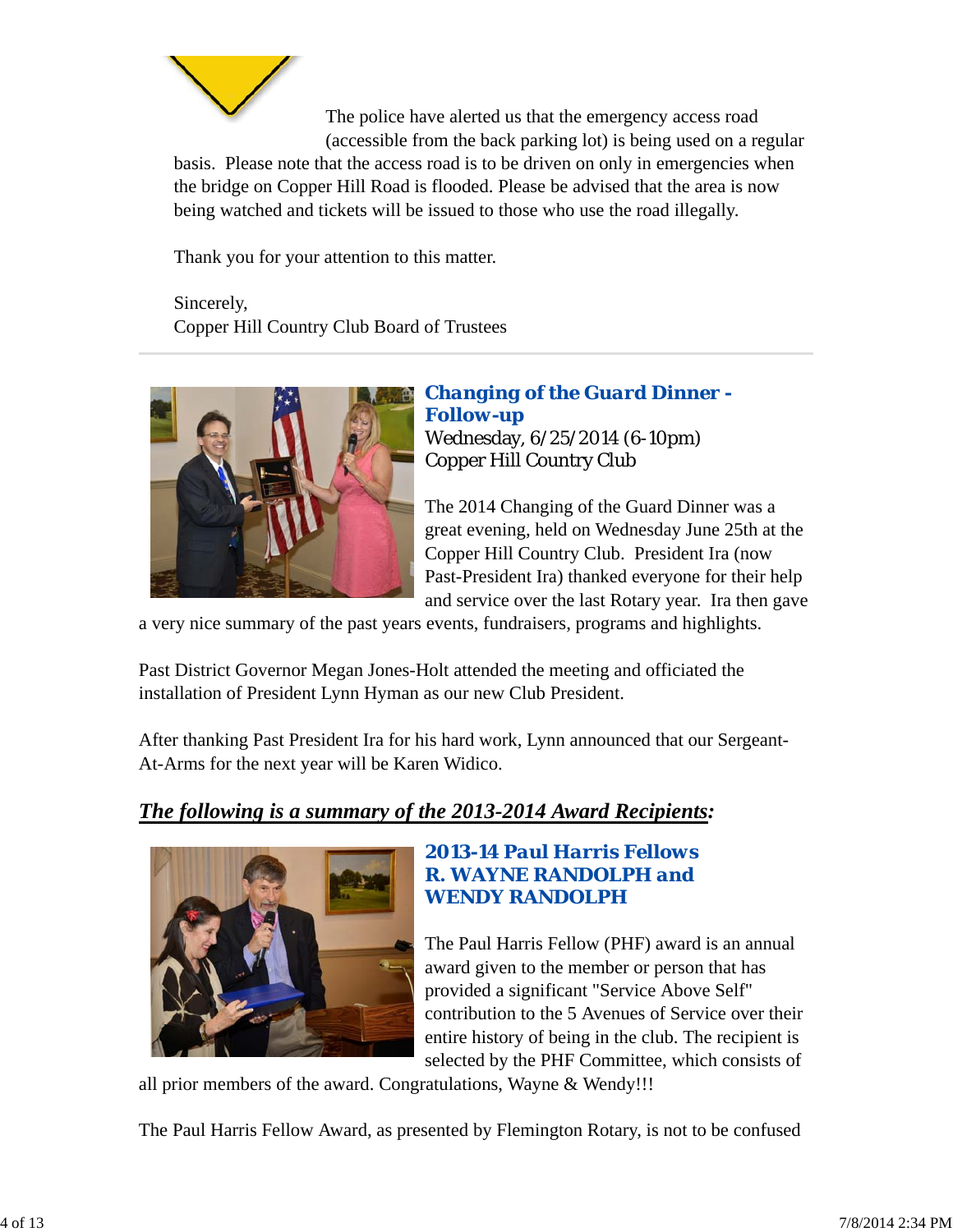with the Paul Harris Fellow Recognition, which all members receive automatically after contributing \$1000 or more to the Rotary International Foundation for the "Annual Programs" fund. Most members contribute to the RI Foundation via the "Every Rotarian, Every Year" program by giving \$100 annually to the Foundation.



## *2013-14 Distinguished Service Award JOHN "JOHNNIE" ZULLO*

The Distinguished Service award is annually presented by the current Club President based upon a members significant contributions to the club as viewed through their eyes. The Club President is in continual contact with club members and is aware of the contributions that each members make, even if those contributions are not readily noticed by all

other members. Thus, the award recipient is selected directly by the Club President. Congratulations, John!!!

I also wanted to share the following email that I received from John:

**You don't need me to remind you that this coming Wed 7/2 is Food Pantry Day. However, you could let the membership know that I will be back at the entry desk, so be prepared to " bring your mulla (?) and food cans"..JJZ will be there to" urge you along."!!!**

**You could let them all know how surprised and shocked I was last Wed at the Changing of the Guard Dinner/Reception, to receive the beautiful plaque "DISTINGUISHED SERVICE AWARD". This complets the triple awards (Paul Harris, Rotarian of Year, and now the DSA !!!) I am very humbled, and that takes a lot for a character like me,,,!!!**

**Johnnie "Z"**



## *2013-14 Silent Sneaker MICHELE KAVANAGH*

The Silent Sneaker award is annually pr esented by the current Club President based upon a members significant contributions to the club, however, in a way that most other club members would never have seen or recognized. Thus the name Silent Sneaker. Congratulations, Michele!

*2013-14 PERFECT ATTENDANCE AWARDS*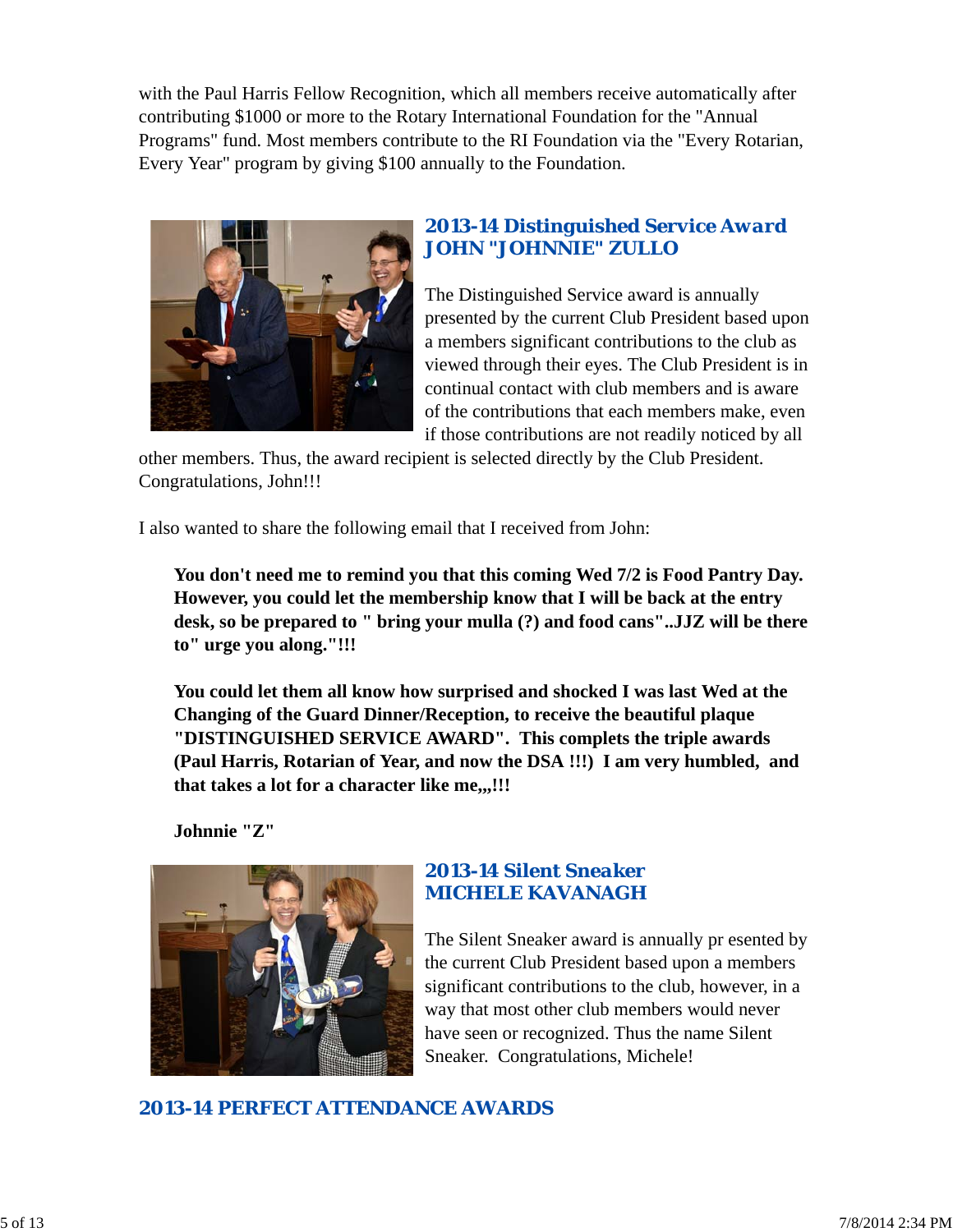The following members were acknowledged for their years of Perfect Attendance, as presented by Club Secretary, Michele Kavanagh:

| <b>Bob Chittenden 11 years</b> |
|--------------------------------|
|                                |
| Joe Ziegler 5 years            |
| Lynn Hyman 3 years             |
| Bob Newland 3 years            |
| Jim Davidson 2 years           |
| Ira Liebross 2 years           |
| Michele Kavanagh 1 year        |



## *PHOTO ALBUM from the 2014 Changing of the Guard Dinner* Held on Wed, June 25, 2014 Copper Hill Country Club

**Click Here** or on the photo to the left to view the Photo Album from the recent Changing of the Guard Dinner.

A very special thanks to the Rev. Dr. Herb Bohler for taking the photos and generating the album for everyone to enjoy!!

# *Rubber Ducky Race & Sprintin Clinton*

Presented by Clinton Sunrise Rotary **Saturday, July 12th**

The Clinton Sunrise Rotary is pleased to announce the continuance of 2 Clinton traditions: the 25th annual Rubber Ducky Race and the 34th annual Sprintin Clinton, a 5K race and 1 mile fun run/walk. Both events are scheduled for Saturday, July 12th.

This year's Sprintin' Clinton will begin at 8am on Saturday - a slight break with tradition as this typically has been a Sunday evening event. "We're hoping to attract more runners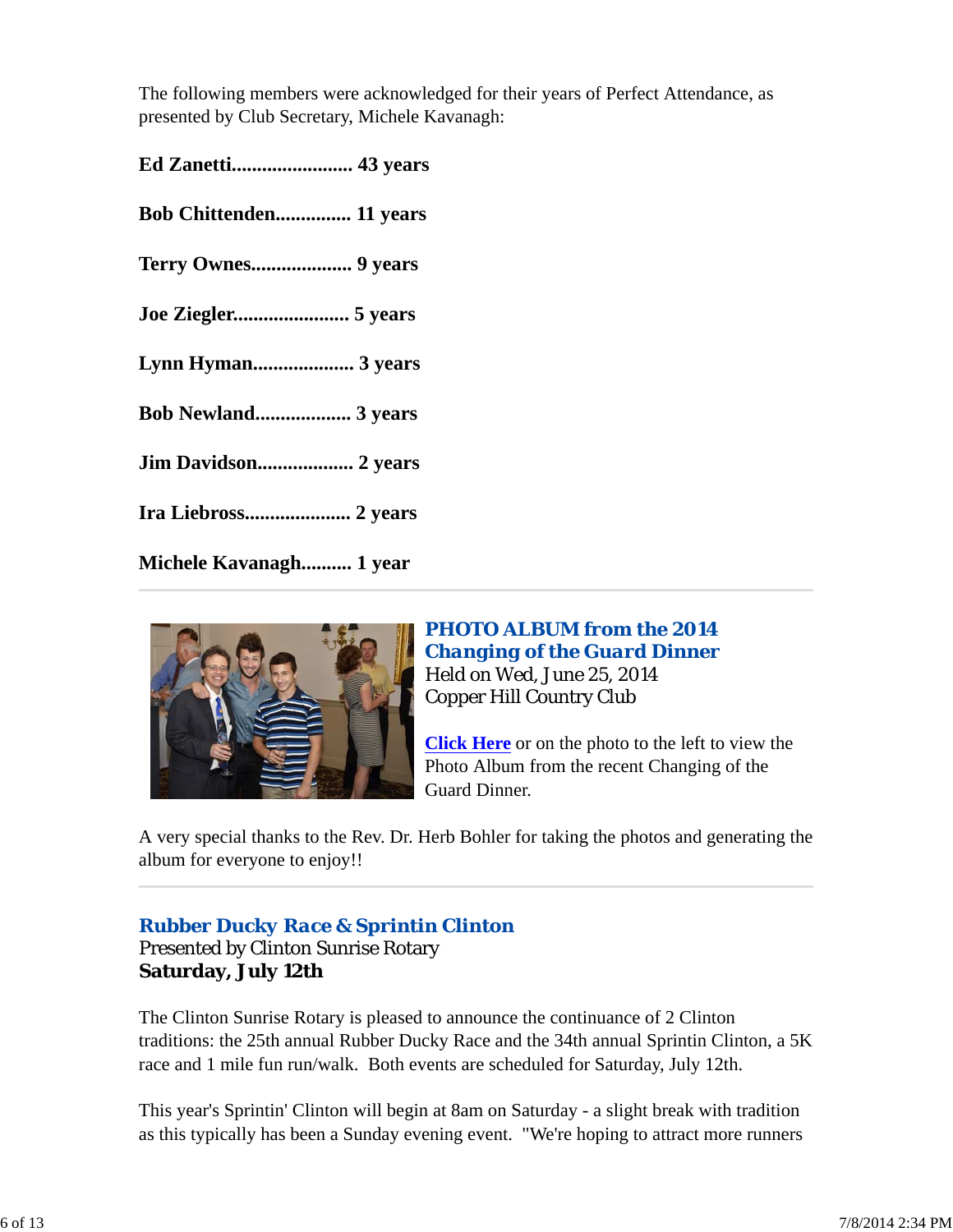with a "cooler" race start in the early morning," stated Lu Ann Aversa, Race Director. Online registration is available at www.raceforum.com/sprintin

The Sprintin Clinton festivities will be followed that afternoon by the Great Hunterdon Rubber Ducky Race in downtown Clinton at the falls. "Last year was our biggest race ever," said Lynn Arnold, Rubber Ducky Race Director, "raising over \$16000. We hope to have even more ducks in the race this year and raise even more money for charity!" Individuals can sponsor a duck for \$10 and have the opportunity to win one of several great prizes. First prize is a 4 day, 3 night Walt Disney World Package for two (includes air for 2, hotel, & Park Passes) or a trip of equivalent value. Proceeds from this event benefit the American Cancer Society and the Cancer Support Community CNJ.

Information about both race events and sponsorship opportunities is available on our website www.clintonsunriserotary.org or contact Lu Ann Aversa at 908-483-4327 or email laversa@hcymca.com



# *HUNTERDON COUNTY CHAMBER OF COMMERCE*

As you know, the Rotary Club of Flemington is a member of the H.C. Chamber of Commerce. This enables all Rotarians the ability to attend a Chamber function as a "member". If someone asks you what your business is, you would explain that you are a member representing the Rotary Club of Flemington. **Click Here** to visit the Chamber website for a listing of upcoming events.

# *Hunterdon Chamber Internet Radio "THE ROTARY HOUR"* **Mondays from 11am to 12noon**

PDG Megan Jones-Holt is the host of "The Rotary Hour" on the Hunterdon Chamber Internet Radio station and is looking for guests to have on the show. If you are intersted, please get in touch with Megan at (908)894-4590 or **mjonesholt@gmail.com**. **Click Here** to listen to the Hunterdon Chamber Internet Radio station from your PC, smart phone, mobile device, etc.



#### *FLEMINGTON BUSINESS IMPROVEMENT DISTRICT* www.downtownflemington.com

If you would like to learn more about events and activities going on around Flemington, please **CLICK HERE** to visit the Flemington Business Improvement District (BID) website.

# *ROTARY DISTRICT 7510 NEWS*

**Click Here** to read the current news from our Rotary District 7510.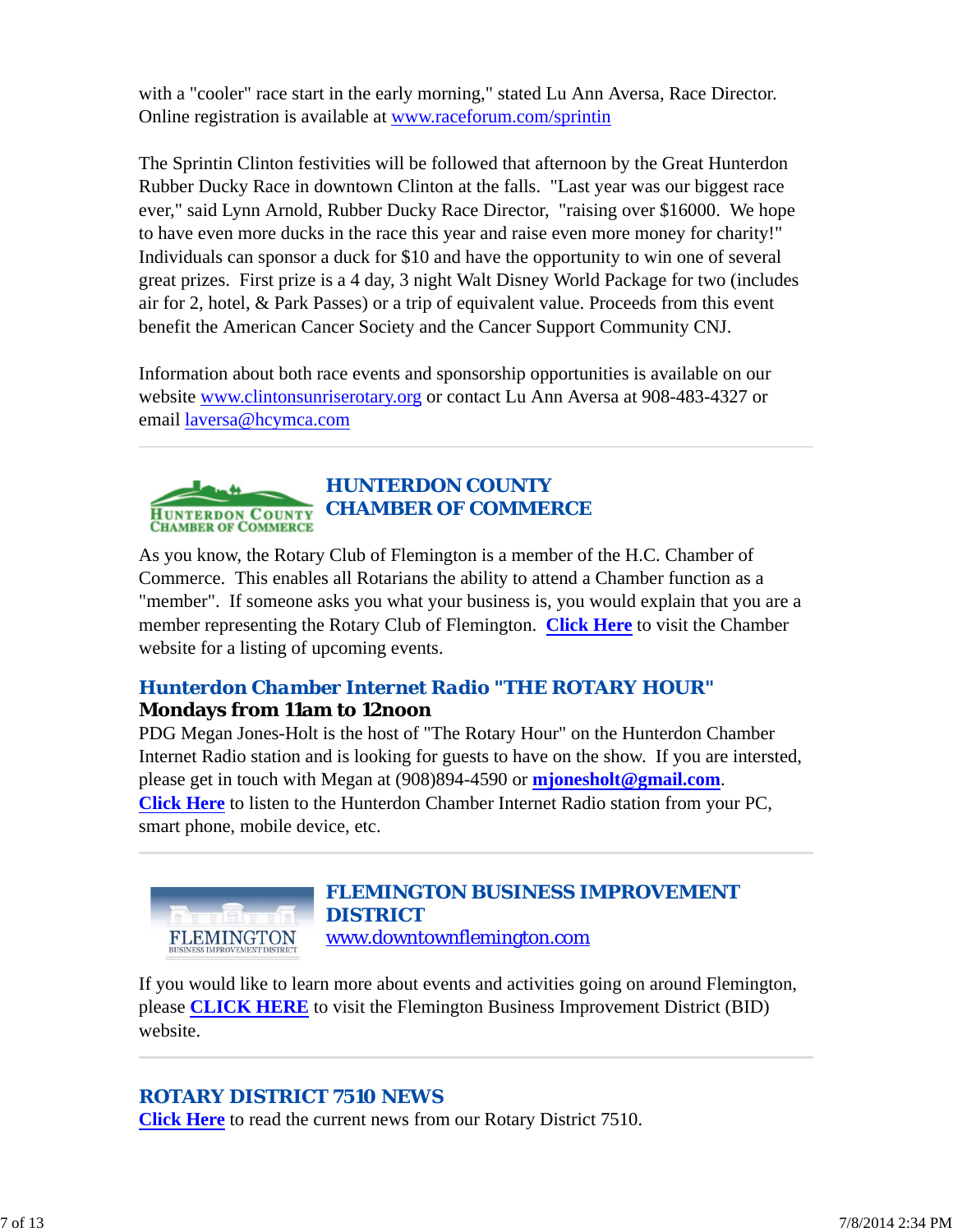## *SPEAKERS & PROGRAMS BEING SOUGHT*

We are always seeking new or creative ideas for upcoming meeting programs and speakers. If you have any leads, please pass them onto Mick Schaible. **Click here** to generate an email directly to Mick.

#### *UPCOMING DATES TO NOTE*

#### **Summary of Upcoming Club Meeting Programs**:

Wed, 7/09: Nancy McWilliams - Recently returned from a trip to St. Petersburg and Moscow, Russia where she was teaching Psychologists.

Wed, 7/16: TBA

Wed, 7/23: TBA

Wed, 7/30: **5th Wednesday Meeting**: Special Offsite Event to be announced.

Wed, 8/06: Ed Turenne, who is Polytech's Hunterdon and Somerset County Apprenticeship Coordinator. He will be presenting information about Polytech's apprenticeships and their apprenticeship grant.

Wed, 8/13: TBA

Wed, 8/20: Tom Lillis: First Tee, which promotes character development, life skills and golf skills across the US for kids from K to 5th grade. Wed, 8/27: TBA

Wed, 9/03: TBA Wed, 9/10: TBA Wed, 9/17: TBA Wed, 9/24: **District Governor Mel Kevoe Official Visit**.

**Next RCOF Board Meeting**: Thursday, 7/10/2014 at 6pm (usually the 1<sup>st</sup> Thursday). Next Membership Meeting: Wed, 7/9/2014 at 1:30 PM (usually the 2<sup>nd</sup> Wednesday).

#### **Upcoming RCOF Club Events, Fundraisers, Fellowship Events, Etc**.:

Sat, TBA: 40th Annual Pancake Day & Bake Sale Fundraiser Fri, TBA: Christmas Tree Lighting Ceremony (Main Street, Flemington)

#### **Rotary District 7510 Events & Functions:**

**TBA** 

#### *COMMITTEE LIST:*

**Click Here** to download the listing of all current Club Committee's and its members.

#### *"MEMBERS ONLY" WEBSITE:*

#### **Click Here for the Members Only section of the website to find:**

1) The "Membership Proposal Form" to propose a new member.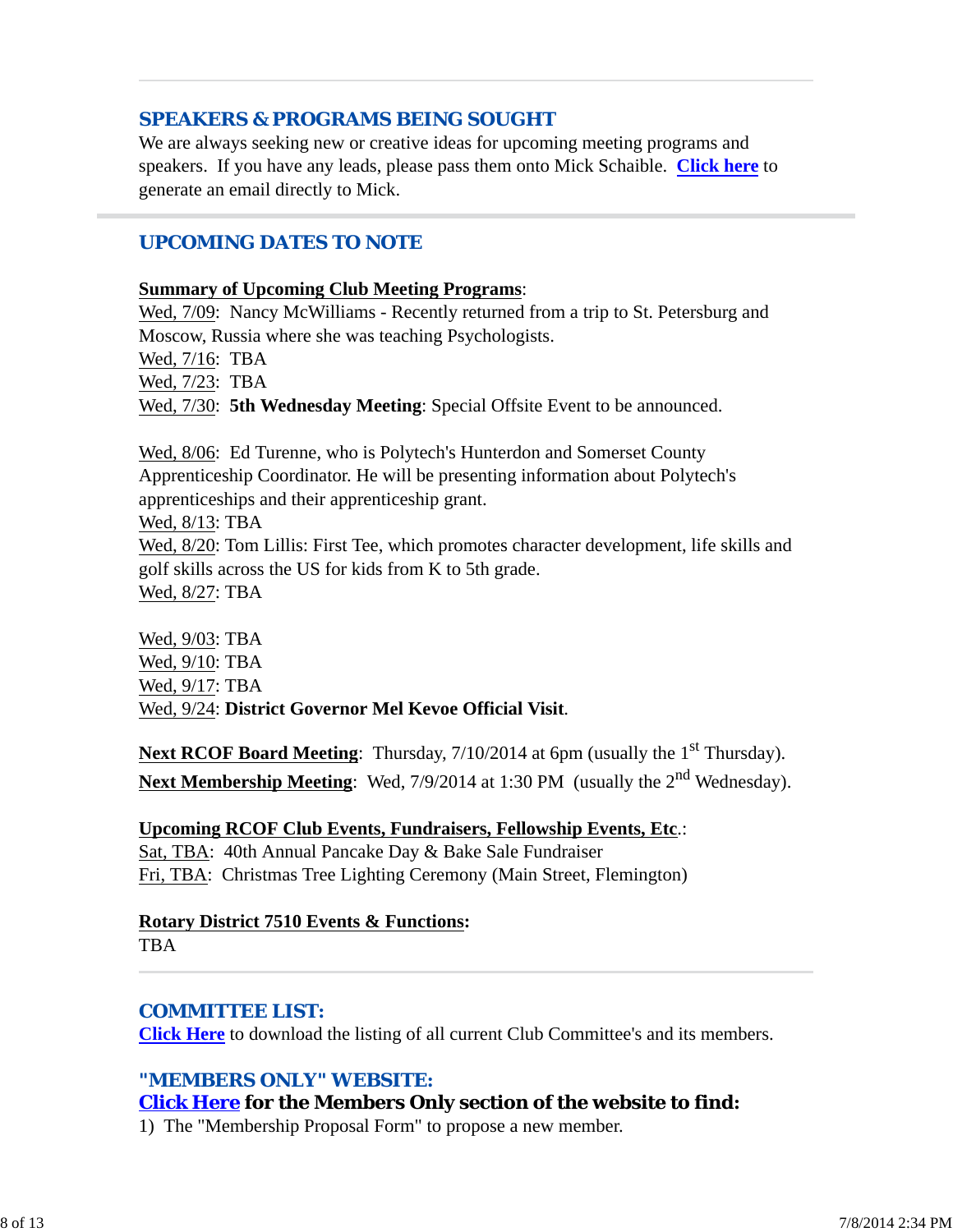- 2) New Member Information.
- 3) An Online Copy of the Club Membership Directory.
- 4) A Link to All Photos Albums of the Club.

#### *ROTARY WEBSITE LINKS:*

Rotary International: **www.Rotary.org** Rotary District 7510: **www.RotaryNJ.org**

#### *NEARBY ROTARY CLUB MEETINGS:*

As A Rotarian, you are Welcome to attend a Rotary Club meeting anywhere in the world. Click here for the Rotary Club Locator App. Or see below for some local meetings:

#### Mondays

**Lambertville/New Hope** (6:30 pm) - Lambertville Station Restaurant; 11 Bridge Street, Lambertville NJ 08530

**Piscataway** (12:15 pm) - Radisson Hotel; 21 Kingsbridge Road, Piscataway, NJ 08854

#### Tuesdays

**Whitehouse** (12:15 pm) - Max's 22; 456 Route 22 West, Whitehouse Station, NJ 08889 **Princeton** (12:15 pm) - The Nassau Club; 6 Mercer Street, Princeton, NJ 08540 **Bridgewater-Bound Brook** (12:15 pm) - Arbor Glenn; 100 Monroe St, Bridgewater 08807

#### Wednesdays

**Branchburg Township** (7:30 am): Stoney Brook Grille; 1285 Route 28, North Branch, NJ 08876

**Flemington** (12:15pm): Copper Hill Country Club; 100 Copper Hill Road, Ringoes, NJ 08851

**Hillsborough Township** (6:15 pm): Pheasant's Landing; 311 Amwell Road (Rt. 514), Hillsborough, NJ 08844

#### Thursdays

**Clinton Sunrise** (7:30 am): Clinton Fire Department; New Street, Clinton, NJ 08809 **Somerville/Bridgewater** (12:15 pm): Bridgewater Manor; 1251 US Highway 202/206, Bridgewater, NJ 08807

**Trenton** (12:15 pm): Freddie's Tavern; 12 Railroad Avenue, West Trenton, NJ 08628

#### Fridays

**North Hunterdon** (12:15 pm): Beaver Brook County Club; 25 County Club Drive, Annandale, NJ 08801 **Princeton Corridor** (12:15pm): Hyatt Regency; 102 Carnegie Center, Rt. 1 North,

Princeton, NJ 08540

#### eClub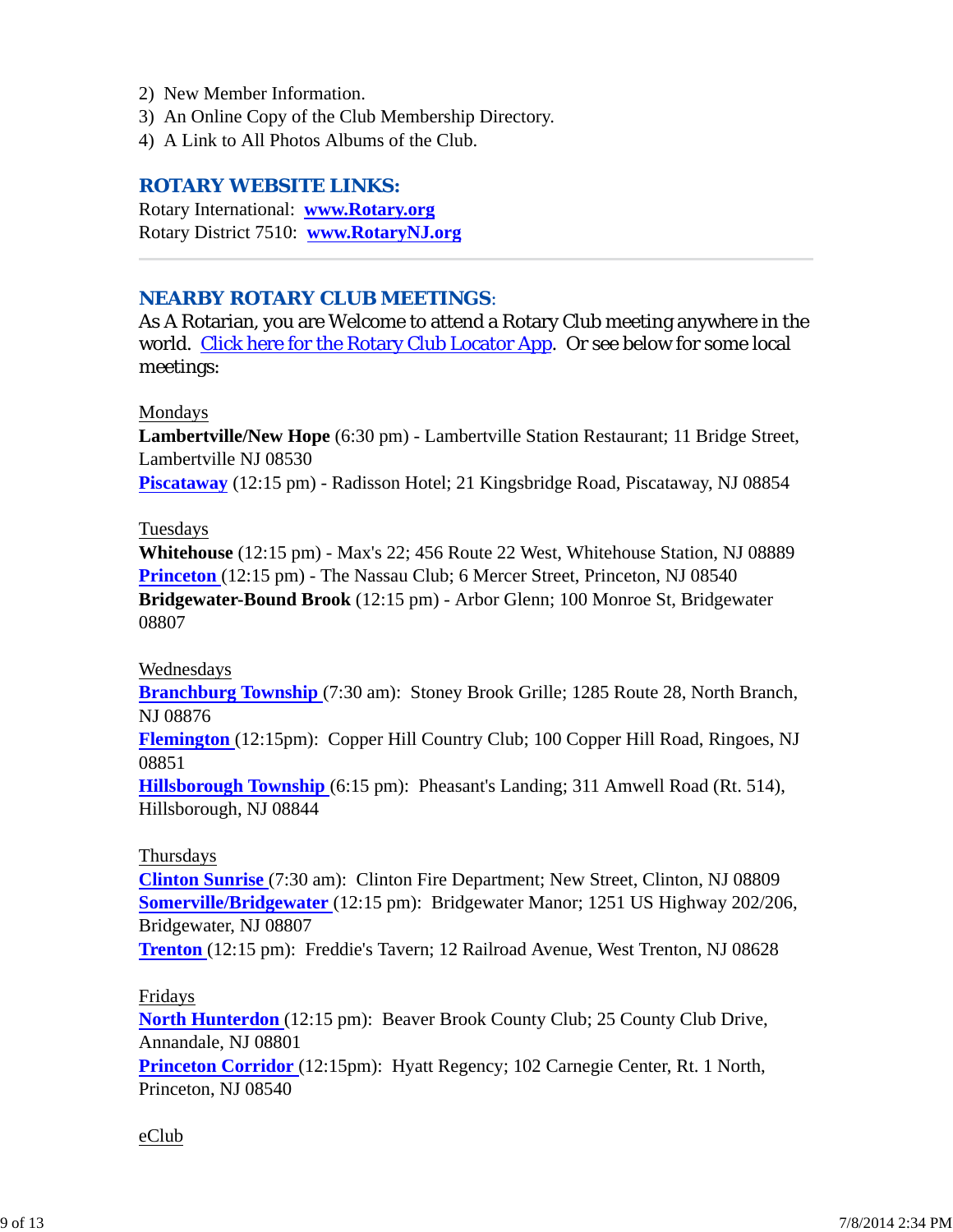**Rotary eClub of Hunterdon Horizon**: View website for meetings or online makeups.

RI President's Call for Action in **2014-2015**: **"Light Up Rotary"**

# **Rotary Club of Flemington - Our 91st Year**

Founded October 3, 1923 \* Charter #1529 \* District 7510

| President                                                    | <b>Lynn Hyman</b>                              |  |  |  |
|--------------------------------------------------------------|------------------------------------------------|--|--|--|
| President-Elect                                              | <b>Mick Schaible</b>                           |  |  |  |
| Secretary                                                    | <b>Michele Kavanagh</b>                        |  |  |  |
| Treasurer, General                                           | <b>Bob Newland</b>                             |  |  |  |
| Treasurer, Lunch                                             | <b>D.J. Wright</b>                             |  |  |  |
| Treasurer, Assistant Lunch                                   | <b>Harrie Copeland</b>                         |  |  |  |
| <b>Board Members</b>                                         | <b>Ira Liebross</b> (immediate past president) |  |  |  |
|                                                              | <b>Nancy Kahl</b>                              |  |  |  |
|                                                              | <b>Ken Skowronek</b>                           |  |  |  |
|                                                              | <b>Joe Ziegler</b>                             |  |  |  |
| Sergeant-at-Arms                                             | <b>Karen Widico</b>                            |  |  |  |
| <b>RI</b> President                                          | Gary C.K. Huang (Taiwan)                       |  |  |  |
| District Governor (DG)                                       | <b>Melvin I. Kevoe "Mel"</b> (Springfield, NJ) |  |  |  |
| District Governor Elect (DGE)                                | Hal Daume (Berkeley Heights, NJ)               |  |  |  |
| District Governor Nomimee (DGN)                              | <b>Charles Minton</b> (Union, NJ)              |  |  |  |
| <b>Assistant District Governor (ADG)</b>                     | <b>Mike Toscani</b> (Lambertville-New Hope)    |  |  |  |
| Club Meetings: Wednesday, 12:15 pm, Copper Hill Country Club |                                                |  |  |  |

100 Copper Hill Road, Ringoes 08551



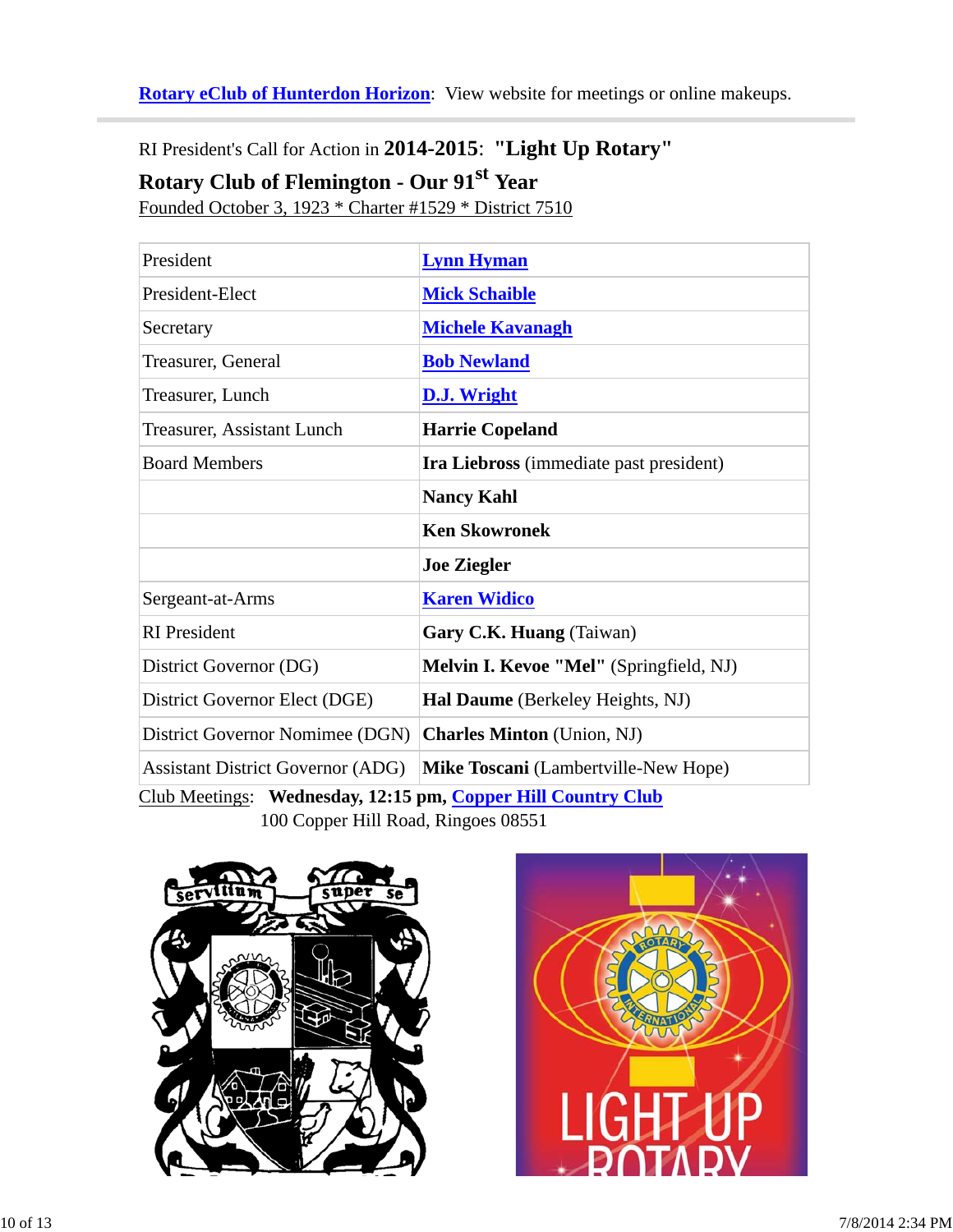



*MISSION STATEMENT*: The mission of Rotary International is to assist and guide Rotarians and Rotary clubs to accomplish the Object of Rotary to ensure Rotary's continuing relevance and to help build a better world, emphasizing service activities by individuals and groups that enhance the quality of life and human dignity, encouraging high ethical standards, and creating greater understanding among all people to advance the search for peace in the world.

**THE OBJECT OF ROTARY:** The object of Rotary is to encourage and foster the ideal of service as a basis of worthy enterprise and, in particular, to encourage and foster:

**1st**: The development of acquaintance as an opportunity for service;

**2nd**: High ethical standards in business and professions, the recognition of the worthiness of all useful occupations, and the dignifying of each Rotarian's occupation as an opportunity to serve society;

**3rd**: The application of the ideal of service in each Rotarian's personal, business and community life;

**4th**: The advancement of international understanding, goodwill, and peace through a world fellowship of business and professional persons united in the ideal of service.

**THE 4-WAY TEST:** "Of the things we think, say or do:

- **1st**: Is it the Truth?
- 2<sup>nd</sup>: Is it Fair to all concerned?
- **3rd**: Will it build goodwill and better friendships?
- **4th**: Will it be beneficial to all concerned?"

## *ROTARY's AVENUE'S OF SERVICE*:

**1)** Through **Club Service**, we have fun, build lasting friendships, and make sure that our club runs well.

**2)** Through **Vocational Service**, we volunteer our professional skills to serve others and promote integrity in everything we do.

**3)** Through **Community Service**, we address local needs and work with our community to bring lasting improvements.

**4)** Through **International Service**, we meet humanitarian needs around the globe and promote world understanding and peace.

**5)** Through **Youth Service**, we work with young people to help them become the next generation of leaders, visionaries, and peacemakers.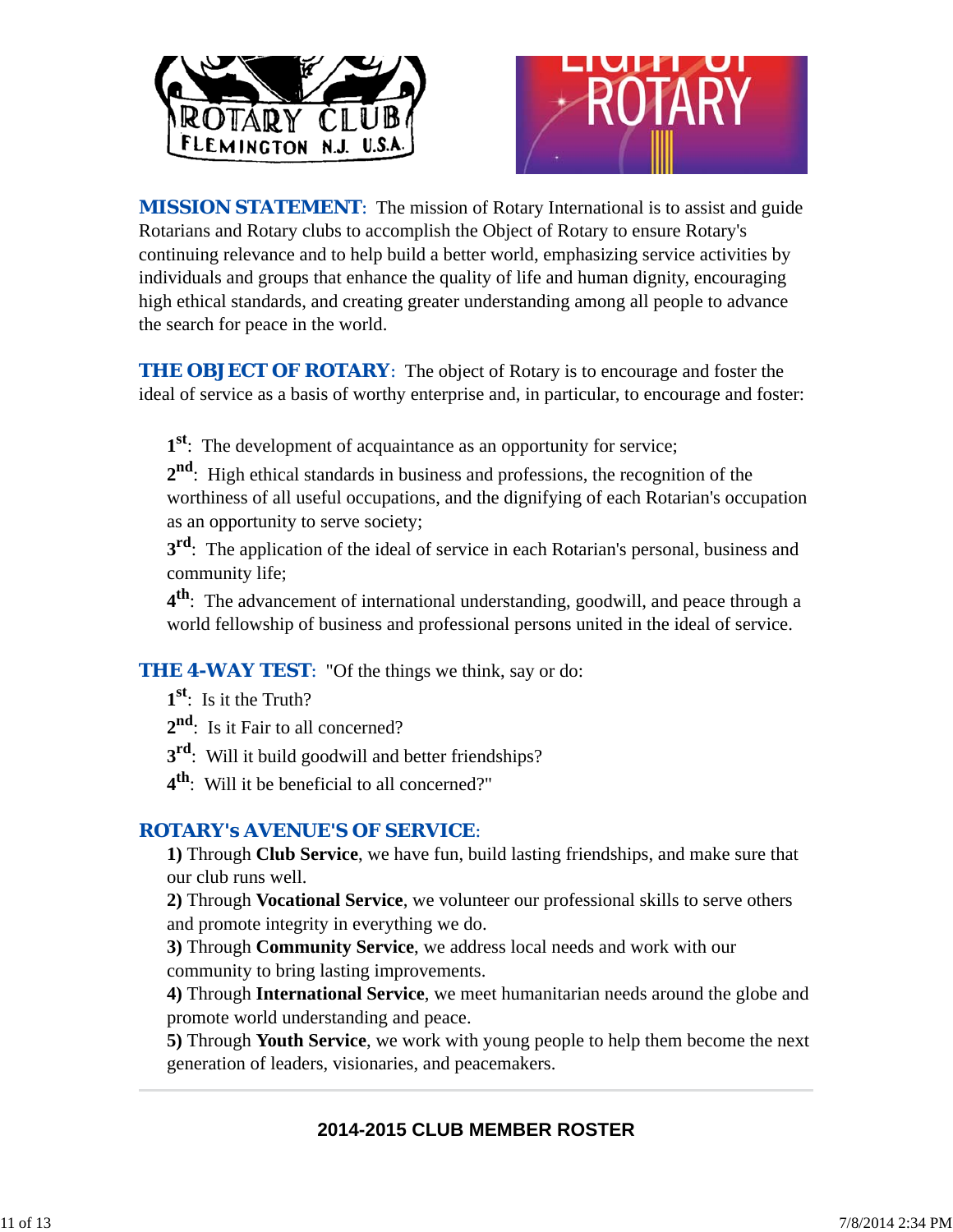## **Rotary Club of Flemington, NJ**

Current Number of Members: 44

| <b>Rotarian</b>                   | <b>Member Since</b> | <b>Classification</b>                    |
|-----------------------------------|---------------------|------------------------------------------|
| Black, Bruce B.                   | 2007                | <b>Health and Fitness</b>                |
| Bohler, Herbert C. (Herb)         | 1977                | <b>Specialty Advertising</b>             |
| Chittenden, Robert L. (Bob)       | 2003                | M.E.F.P. Consulting Engineering          |
| Clark, Arthur L. (Sandy)          | 1987                | Printing                                 |
| Copeland, Harrie E. III           | 1976                | Auctioneering/Banking                    |
| Davidson, James G. (Jim)          | 2002                | <b>Rubber Products</b>                   |
| Ferrari, Frederick J. (Fred)      | 1964                | Orthodontia                              |
| Fisher, Charles H. (Charlie)      | 1961                | <b>Funeral Services</b>                  |
| Fisher, Thomas H. (Tom)           | 2012                | <b>Property &amp; Casualty Insurance</b> |
| Harrison, Jeffrey (Jeff)          | 1996                | Psychotherapy                            |
| Hennessy, Jr., Richard (Rich)     | 2010                | <b>Financial Advisor</b>                 |
| Hyman, Lynn                       | 2010                | <b>Retail Banking</b>                    |
| Kahl, Nancy                       | 2012                | Massage Therapy                          |
| Kamnitsis, Christopher P. (Chris) | 2001                | <b>Financial Planning</b>                |
| Kavanagh, Michele                 | 2013                | <b>Community Banking</b>                 |
| Liebross, Ira                     | 1997                | <b>Family Medicine</b>                   |
| Loew, Darren                      | 2002                | Orthodontics                             |
| Martin, Teresa (Terry)            | 1993                | Solid Waste/Recycling                    |
| Mazujian, Harry                   | 2004                | Clergy                                   |
| McWilliams, Nancy                 | 1992                | Psychotherapy                            |
| Metz, Kim                         | 2007                | <b>Technical Education</b>               |
| Muller, George D.                 | 1964                | <b>Cut Glass Manufacturing</b>           |
| Nastasi, William (Bill)           | 1996                | <b>General Contracting</b>               |
| Newland, Robert D. (Bob)          | 1998                | Insurance                                |
| Ownes, Terry M.                   | 1987                | <b>Floor Covering</b>                    |
| Phelan, Christopher J. (Chris)    | 2009                | <b>Chamber Of Commerce</b>               |
| Randolph, R. Wayne                | 1982                | <b>Veterinary Medicine</b>               |
| Reinbacher, Otto A.               | 1997                | Clergy                                   |
| Rogow, Stephen S. (Steve)         | 1973                | Orthodontics                             |
| Schaible, R. Michael (Mick)       | 1998                | <b>Appraisal Services</b>                |
| Skowronek, Kenneth J. (Ken)       | 1994                | <b>Family Law</b>                        |
| Sollner, Richard F. (Dick)        | 1962                | Air Transportation                       |
| Stothoff, Richard H. (Dick)       | 1966                | <b>Sanitary Engineering</b>              |
| Stout, Deborah (Debbie)           | 2013                | <b>Retail Banking</b>                    |
| Thatcher, Thomas P. (Tom)         | 2006                | <b>Professional Planning</b>             |
| Weinstein, Theodore H. (Ted)      | 1994                | <b>Pulmonary Medicine</b>                |
| Widico, Karen A.                  | 1997                | <b>Public Health Services</b>            |